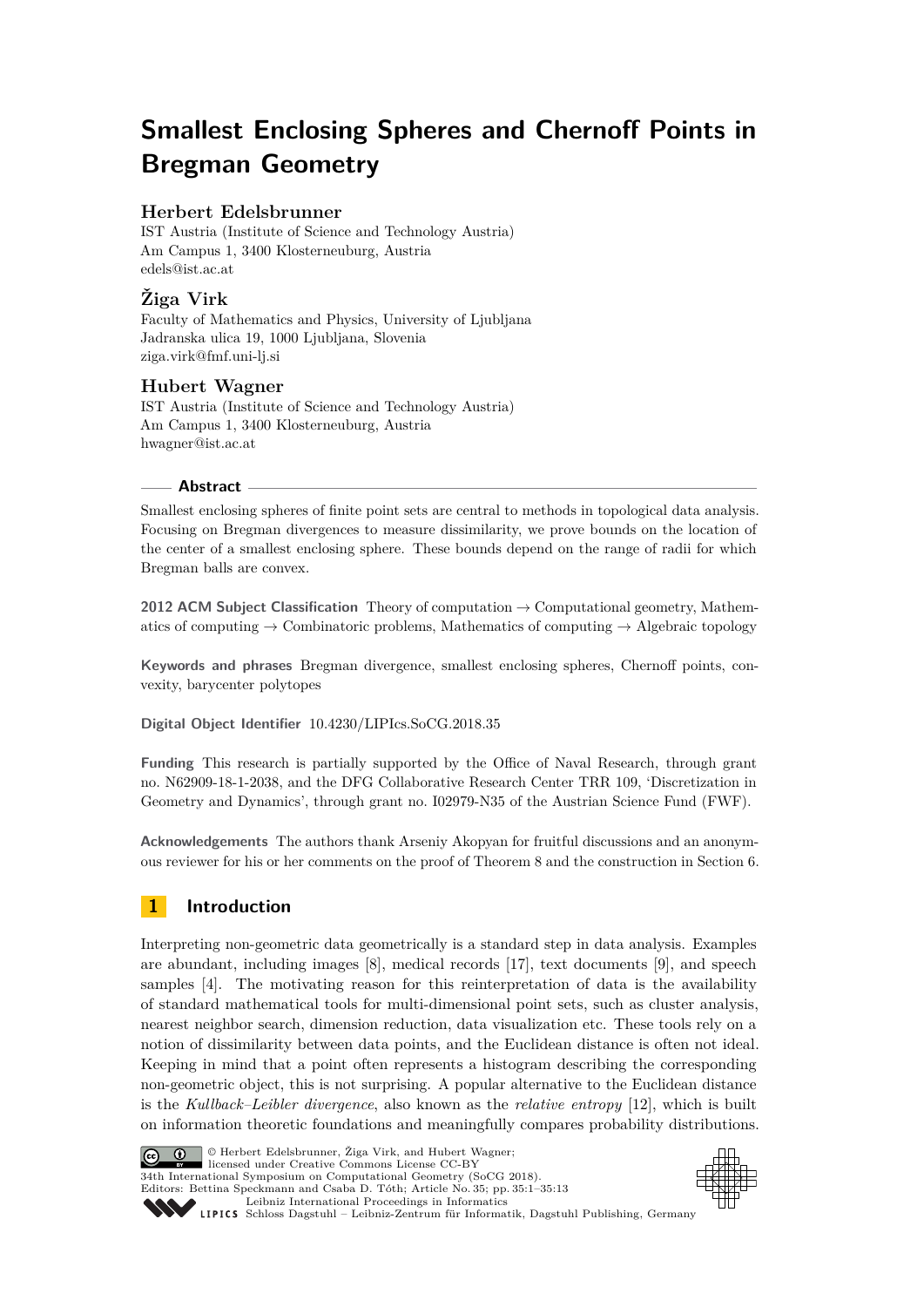#### **35:2 Smallest Enclosing Spheres and Chernoff Points in Bregman Geometry**

There is experimental evidence for its efficacy, and this in spite of violating two of the three axioms we require from a metric; see [\[9\]](#page-12-2) for a comparison of measures used to cluster text documents. The relative entropy belongs to the family of *Bregman divergences* [\[3\]](#page-12-6). Another member of this family is the Itakura-Saito divergence, which is classically used to compare power spectra of speech patterns [\[10\]](#page-12-7). The extension of topological data analysis methods from the Euclidean metric to Bregman divergences needs smallest enclosing spheres to turn data into Bregman–Čech complexes, and smallest circumspheres to turn data into Bregman–Delaunay complexes. We are therefore motivated to study these spheres in detail.

**Notation and terminology.** We introduce the most important concepts studied in this paper before reviewing prior work and presenting our results. A function  $F: \Omega \to \mathbb{R}$  on an open convex subset  $\Omega \subseteq \mathbb{R}^d$  is of *Legendre type* if

- $\blacksquare$  *F* is strictly convex,
- $\blacksquare$  *F* is differentiable,
- $\blacksquare$  the length of the gradient goes to infinity when we approach the boundary of  $\Omega$ .

The combination of convexity and differentiability implies continuous differentiability; see [\[5,](#page-12-8) Theorem 2.86]. The somewhat technical third condition guarantees that the conjugate of *F* is also of Legendre type; see [\[18,](#page-12-9) page 259]. There will be no appearance of the conjugate in this paper, but we will make use of a consequence of the conjugate being of Legendre type proved in [\[7\]](#page-12-10). The *Bregman divergence* from  $x$  to  $y$  associated with  $F$  is the difference between *F* and the best linear approximation of *F* at *y*, both evaluated at *x*:

$$
D_F(x||y) = F(x) - [F(y) + \langle \nabla F(y), x - y \rangle].
$$
\n(1)

The divergence is not necessarily symmetric. We therefore define two balls with given center and radius, one by measuring the divergence *from* the center and the other *to* the center. Specifically, the *primal* and *dual Bregman balls* with center  $x \in \Omega$  and radius  $r > 0$  are

$$
B_F(x;r) = \{ y \in \Omega \mid D_F(x||y) \le r \},\tag{2}
$$

$$
B_F^*(x; r) = \{ y \in \Omega \mid D_F(y \| x) \le r \}. \tag{3}
$$

While the dual ball is necessarily convex, this is not true for the primal ball. Since we use *F* throughout this paper, we will feel free to drop it from the notation. An *enclosing sphere* of a set  $X \subseteq \Omega$  is the boundary of a dual Bregman ball that contains all points of X. A *circumsphere* of *X* is an enclosing sphere that passes through all points of *X*.

**Prior work and results.** The family of Bregman divergences is named after Lev Bregman who studied convex programming problems in [\[3\]](#page-12-6). Each such divergence is based on a Legendre type function; see Rockafellar [\[18\]](#page-12-9). A prominent member of the family is the relative entropy, which is based on the Shannon entropy. Its introduction by Kullback and Leibler [\[12\]](#page-12-4) predates the work of Bregman. Boissonnat, Nielsen, and Nock pioneered the study of Bregman divergences within the fields of computational and information geometry. In [\[15,](#page-12-11) [16\]](#page-12-12) they studied algorithms for fitting Bregman balls enclosing a set of points, and in [\[1\]](#page-12-13) they introduced Bregman–Voronoi diagrams. To get a useful dual structure, we need the non-empty common intersections of primal Bregman balls with the corresponding Voronoi domains be contractible, a property proved in [\[7\]](#page-12-10). This opened the door to constructing filtrations of Bregman–Čech and Bregman–Delaunay complexes and to analyzing the data with persistent homology, which is one of the key tools in topological data analysis.

The bridge to the work in this paper is the observation that a collection of primal Bregman balls of radius *r* have a non-empty common intersection iff their centers are contained in a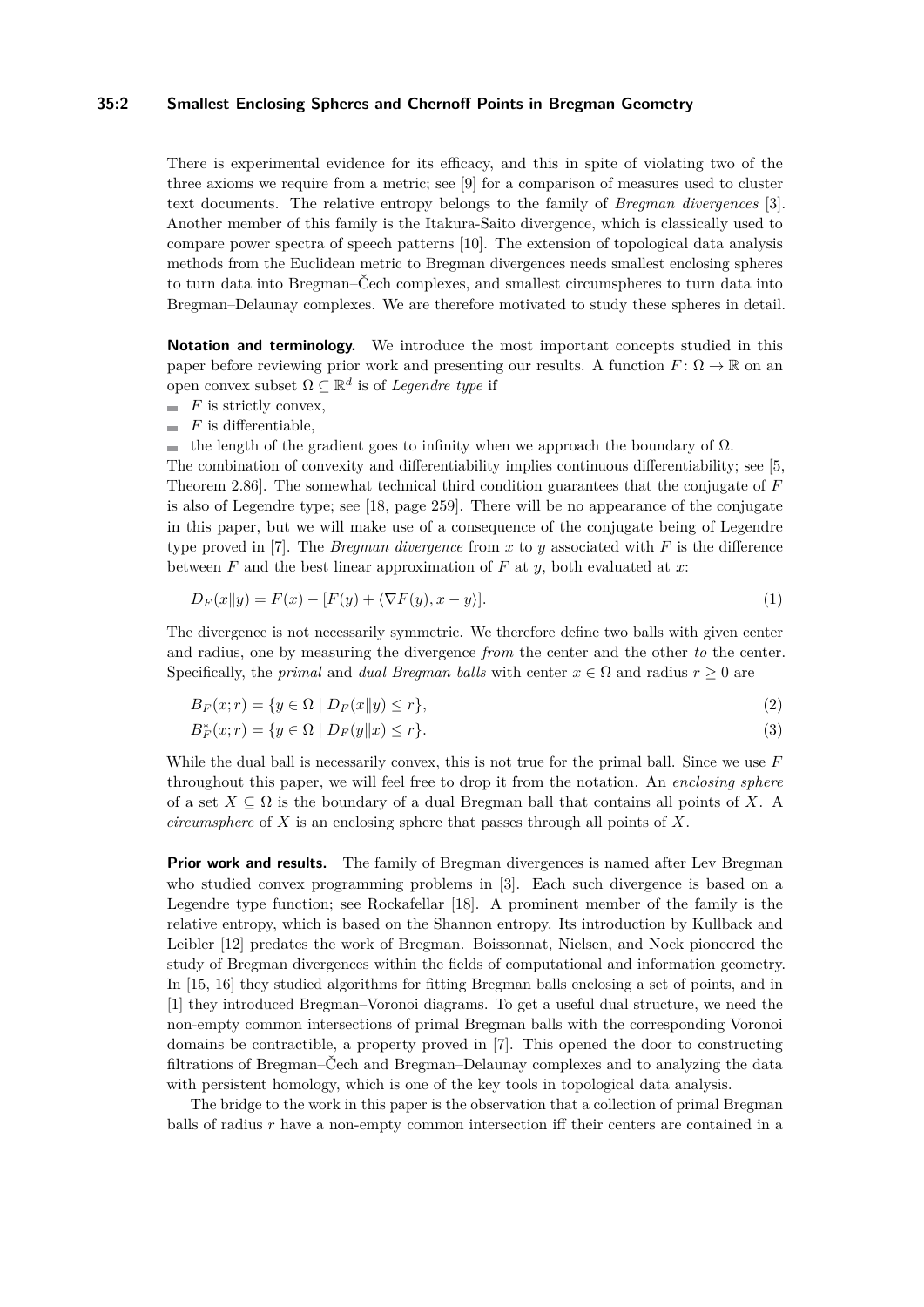dual Bregman ball of the same radius *r*. In this paper, we study the location of the center of the smallest enclosing sphere of a finite set of points, and we follow [\[14\]](#page-12-14) in calling this center the *Chernoff point* of the set. It is easy to show that the Chernoff point belongs to the convex hull of the finite set, which was first proven in [\[16\]](#page-12-12). For completeness, we present a proof of this observation based on the widely used Bregman–Pythagoras Theorem; see e.g. [\[1\]](#page-12-13). To improve on this insight, we distinguish between Bregman divergences with convex and with nonconvex balls. The original contributions presented in this paper are:

- for convex balls, we show that the Chernoff point of a simplex is contained in the convex  $\mathbf{r}$ hull of the Chernoff points of its facets, which is generally a much smaller space of possible locations;
- $\blacksquare$  for nonconvex balls, we prove a weaker result with heavier machinery.

To provide context for these results, we mention that this paper follows [\[6,](#page-12-15) [7\]](#page-12-10) as third in a series. The broader goal is to lay the theoretical foundations needed to expand the range of applications in which topological tools can be meaningfully used. This line of research established that Bregman divergences and the balls they induce are compatible with methods from computational topology, and in particular with persistent homology. The initial steps in this direction left however many important questions unanswered. In this undertaking, the location of the Chernoff point of a set plays a crucial role. A limiting factor was the general paucity of nontrivial bounds on its location.

The new bounds are useful, for example, in pruning redundant computations when Chernoff points of many small and possibly overlapping point sets have to be computed – a scenario that is typical for topological constructions. This contrasts the usual setting in which the computation of the Chernoff point for a single and possibly large point set is considered.

In summary, we believe that a deeper understanding of the often counterintuitive behavior of Bregman divergences is needed to reach the full potential of the topological tools. This paper contributes by demonstrating that ideas form combinatorial topology are useful in the study of Chernoff points in particular and of Bregman divergences in general.

**Outline.** Section [2](#page-2-0) proves basic properties of smallest enclosing spheres and smallest circumspheres. Section [3](#page-4-0) introduces barycenter polytopes. Section [4](#page-6-0) proves our main result in the easier convex case. Section [5](#page-8-1) extends the main result to the more difficult nonconvex case. Section [6](#page-9-0) shows that the nesting hierarchy proved in the nonconvex case is best possible. Section [7](#page-11-0) concludes this paper.

# <span id="page-2-0"></span>**2 Smallest spheres**

Growing primal Bregman balls from given points in  $\Omega$ , we study the point at which these balls meet first. Equivalently, we study the Chernoff point, which is the center of the smallest enclosing sphere of the given points. In particular, we prove that the Chernoff point of a simplex lies in the simplex, and that the center of the smallest circumsphere lies in the affine hull of the simplex.

**Bregman–Pythagoras.** We use the following notation throughout this paper: letting  $A \subseteq \Omega$ be a closed convex subset and  $y \in \Omega$  a point, we write  $y_A$  for the point in *A* that minimizes the Bregman divergence to *y*:  $y_A = \arg \min_{a \in A} D(a||y)$ . We will make use of an extension of Pythagoras' Theorem to Bregman divergences; see e.g. [\[1\]](#page-12-13). We give a proof for completeness.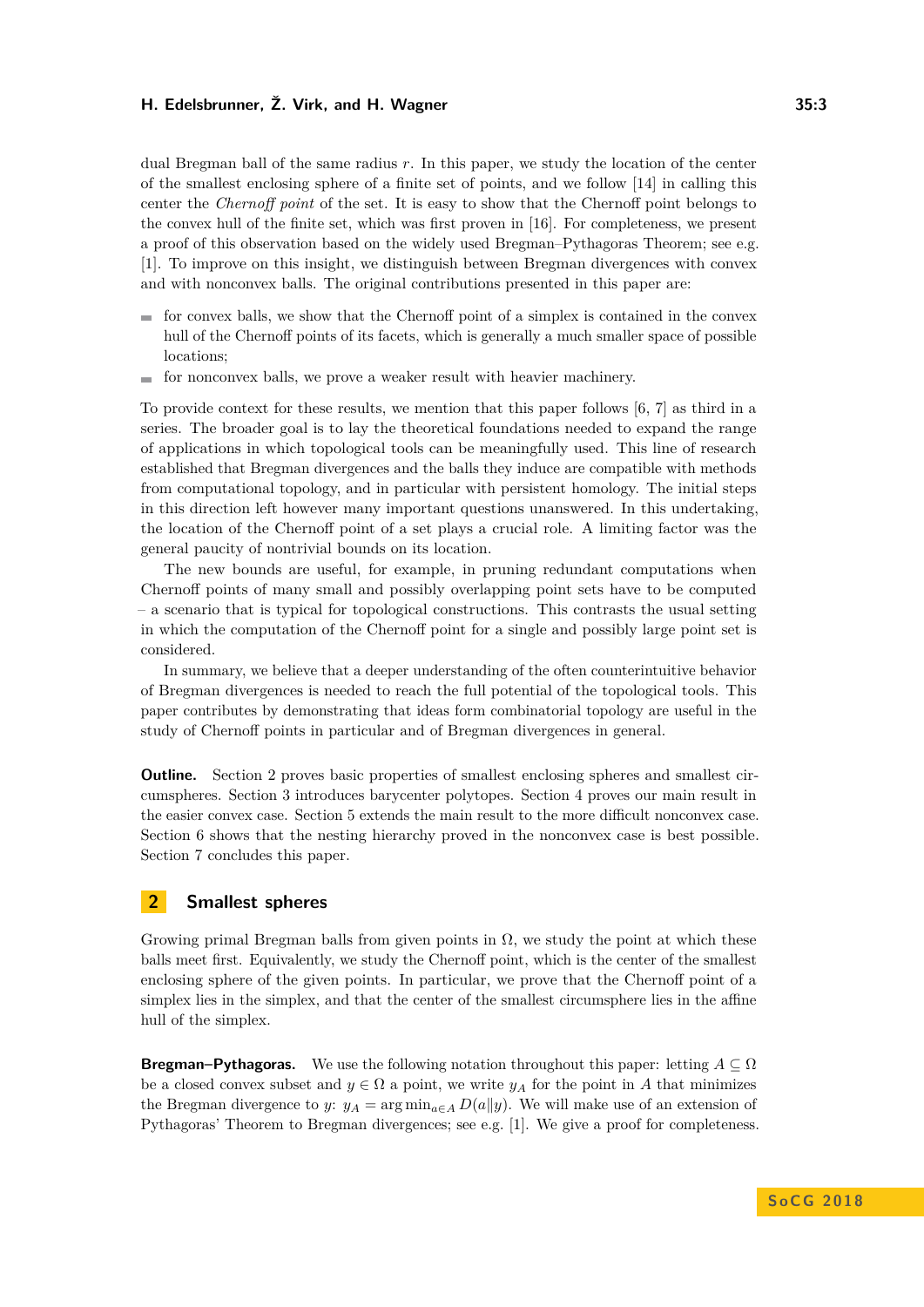<span id="page-3-0"></span>

**Figure 1** The gradient at a point of a level set of F forms a right angle with the level set.

<span id="page-3-2"></span>I **Proposition 1** (Bregman–Pythagoras)**.** *All points a of a closed convex set A* ⊆ Ω *satisfy*  $D(a||y) \geq D(a||y_A) + D(y_A||y)$ , with equality if *A* is an affine subspace.

**Proof.** We first assume that  $F(y) = 0$  and *F* has its minimum at  $y \in \Omega$ . It follows that  $\nabla F(y) = 0$  and  $D(x||y) = F(x) \ge 0$  for every  $x \in \Omega$ . The sets of constant distance *r* to *y* are therefore the level sets,  $F^{-1}(r)$ ; see Figure [1.](#page-3-0) The point  $y_A$  is where the lowest level set touches  $A$ . The gradient of  $F$  at  $y_A$  is normal to this level set. Hence,

<span id="page-3-1"></span>
$$
F(a) \ge F(a) - \langle \nabla F(y_A), a - y_A \rangle = D(a||y_A) + F(y_A)
$$
\n<sup>(4)</sup>

because the scalar product is necessarily non-negative. Substituting  $F(a) = D(a||y)$  and  $F(y_A) = D(y_A||y)$ , we get  $D(a||y) \ge D(a||y_A) + D(y_A||y)$ , as claimed. If *A* is an affine subspace of  $\mathbb{R}^d$ , then the scalar product in [\(4\)](#page-3-1) vanishes for all  $a \in A$ , which implies equality, again as claimed.

If *F* does not satisfy the simplifying assumption, then we construct  $G: \Omega \to \mathbb{R}$  defined by  $G(x) = F(x) - [F(y) + \langle \nabla F(y), x - y \rangle]$ . It is clear that  $G(y) = \nabla G(y) = 0$ . For any two points  $u, v \in \Omega$ , we have  $D_G(u||v) = D_F(u||v)$ , so we get the claimed inequality from  $D_G(a||y) \ge D_G(a||y_A) + D_G(y_A||y)$ , which is implied by the above argument.

**Smallest enclosing sphere.** Recall that an enclosing sphere of a set  $X \subseteq \Omega$  is the boundary of a dual Bregman ball that contains *X*. We are interested in the smallest such sphere in the case in which *X* is a set of  $k + 1 \leq d + 1$  points. We refer to such a set *X* as an *(abstract) k*-simplex, and we write  $conv(X)$  for the corresponding geometric *k*-simplex.

<span id="page-3-3"></span> $\triangleright$  **Lemma 2** (Smallest Enclosing Sphere). *The Chernoff point of any k-simplex*  $X ⊂ Ω$  *is unique and contained in* conv $(X)$ *, for every*  $0 \leq k \leq d$ *.* 

**Proof.** Let  $B^*(y; r)$  be a dual Bregman ball with smallest radius that contains all points of *X*. Writing  $x_0, x_1, \ldots, x_k$  for the points in *X*, this implies  $D(x_i||y) \leq r$  for all *i*, with equality for at least one index *i*. To get a contradiction, we set  $A = \text{conv}(X)$  and assume  $y \notin A$ . Using Proposition [1,](#page-3-2) we get  $D(x_i||y) \ge D(x_i||y_A) + D(y_A||y)$  for all  $0 \le i \le k$ . Since  $D(x_i||y) \leq r$  and  $D(y_A||y) > 0$ , by assumption of *y* not being in *A*, this implies  $D(x_i||y_A) < r$ for all  $0 \leq i \leq k$ . But this contradicts the minimality of  $B^*(y; r)$ , and we get  $y \in A$  as desired. The uniqueness of *y* follows from the strict convexity of *F*.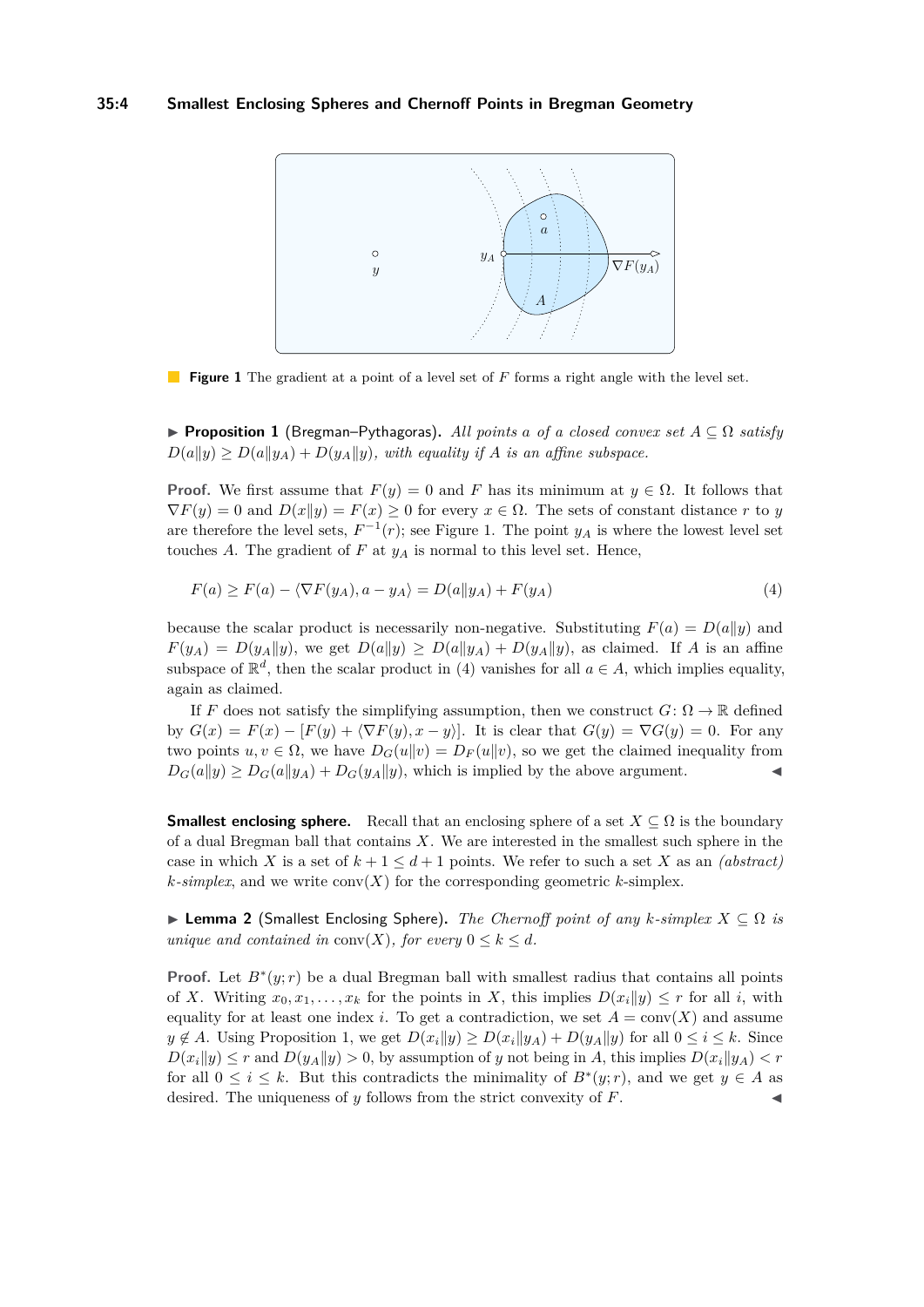**Smallest circumsphere.** Recall that a circumsphere of X is the boundary of a dual Bregman ball that passes through all points of *X*. There may or may not be any such ball whose center is contained in  $\Omega$ . To simplify the discussion, we restrict ourselves to a case in which such centers are guaranteed to exist, namely when  $\Omega = \mathbb{R}^d$  and X is a set of  $k + 1 \leq d + 1$ points in general position in  $\mathbb{R}^d$ . Note that for  $k+1 < d+1$ , the circumsphere is not unique, and often the smallest one is of interest. Using Proposition [1,](#page-3-2) it is not difficult to prove that the center of the smallest circumsphere of *X* is contained in the affine hull of *X*.

▶ **Lemma 3** (Smallest Circumsphere). *The center of the smallest circumsphere of any ksimplex*  $X \subseteq \mathbb{R}^d$  *is unique and contained in* aff *X, for every*  $0 \leq k \leq d$ *.* 

**Proof.** Let  $B^{\circ}(y; r)$  be the ball bounded by a smallest circumsphere of *X*. Writing  $x_0, x_1, \ldots$ *, x<sub>k</sub>* for the points in *X*, this implies  $D(x_0||y) = D(x_1||y) = \ldots = D(x_k||y) = r$ , and that *r* is the smallest real number for which there is a point  $y \in \mathbb{R}^d$  such that these equalities are satisfied; see Figure [2.](#page-4-1) To get a contradiction, we set  $A = \text{aff } X$  and assume  $y \notin A$ . Using Proposition [1](#page-3-2) for affine subspaces, we get  $D(x_i||y) = D(x_i||y_A) + D(y_A||y)$  for all  $0 \leq i \leq k$ . Because  $D(y_A||y) > 0$ , by assumption of *y* not being in *A*, this implies  $D(x_0||y_A) = D(x_1||y_A) = \ldots = D(x_k||y_A) < r$ , which contradicts the minimality of  $B<sup>o</sup>(y; r)$ . We get uniqueness because there is only one point in  $A = \text{aff } X$  equally far from all the *xi* . January 2006, January 2006, January 2006, January 2006, January 2006, January 2006, January 2006, January 20<br>Jeografi Barat na Panamary 2006, January 2006, January 2006, January 2006, January 2006, January 2006, January

# <span id="page-4-0"></span>**3 Barycenter polytopes**

Given a simplex, we introduce the family of convex hulls of the face barycenters. The motivation for the study of these polytopes is the sharpening of Lemma [2.](#page-3-3)

**Nested sequence of polytopes.** Let  $X = \{x_0, x_1, \ldots, x_k\}$  be a *k*-simplex in  $\mathbb{R}^d$ . For every subset  $J \subseteq \{0, 1, \ldots, k\}$ , we write  $X_J \subseteq X$  for the corresponding face,  $j = |J| - 1$  for the dimension of  $X_J$ , and  $b_J = \frac{1}{j+1} \sum_{i \in J} x_i$  for the *barycenter* of  $X_J$ . For  $0 \le j \le k$ , the *j*-th *barycenter polytope* of *X* is

$$
\Delta_j^k(X) = \text{conv}\{b_J \mid |J| = j+1\}.\tag{5}
$$

Note that  $\Delta_0^k = \Delta_0^k(X) = \text{conv}(X)$ . In three dimensions,  $\Delta_0^3$  is a tetrahedron,  $\Delta_1^3$  is an octahedron,  $\Delta_2^3$  is again a tetrahedron, and  $\Delta_3^3$  is a point. It is not difficult to see that the barycenter polytopes are nested.

<span id="page-4-1"></span>► Lemma 4 (Nesting). *The barycenter polytopes of any k-simplex satisfy*  $\Delta_0^k \supseteq \Delta_1^k \supseteq \ldots \supseteq$  $\Delta_k^k$ .



**Figure 2** Assuming the center of the smallest circumsphere, *y*, does not lie in  $A = \text{aff } X$  leads to a contradiction.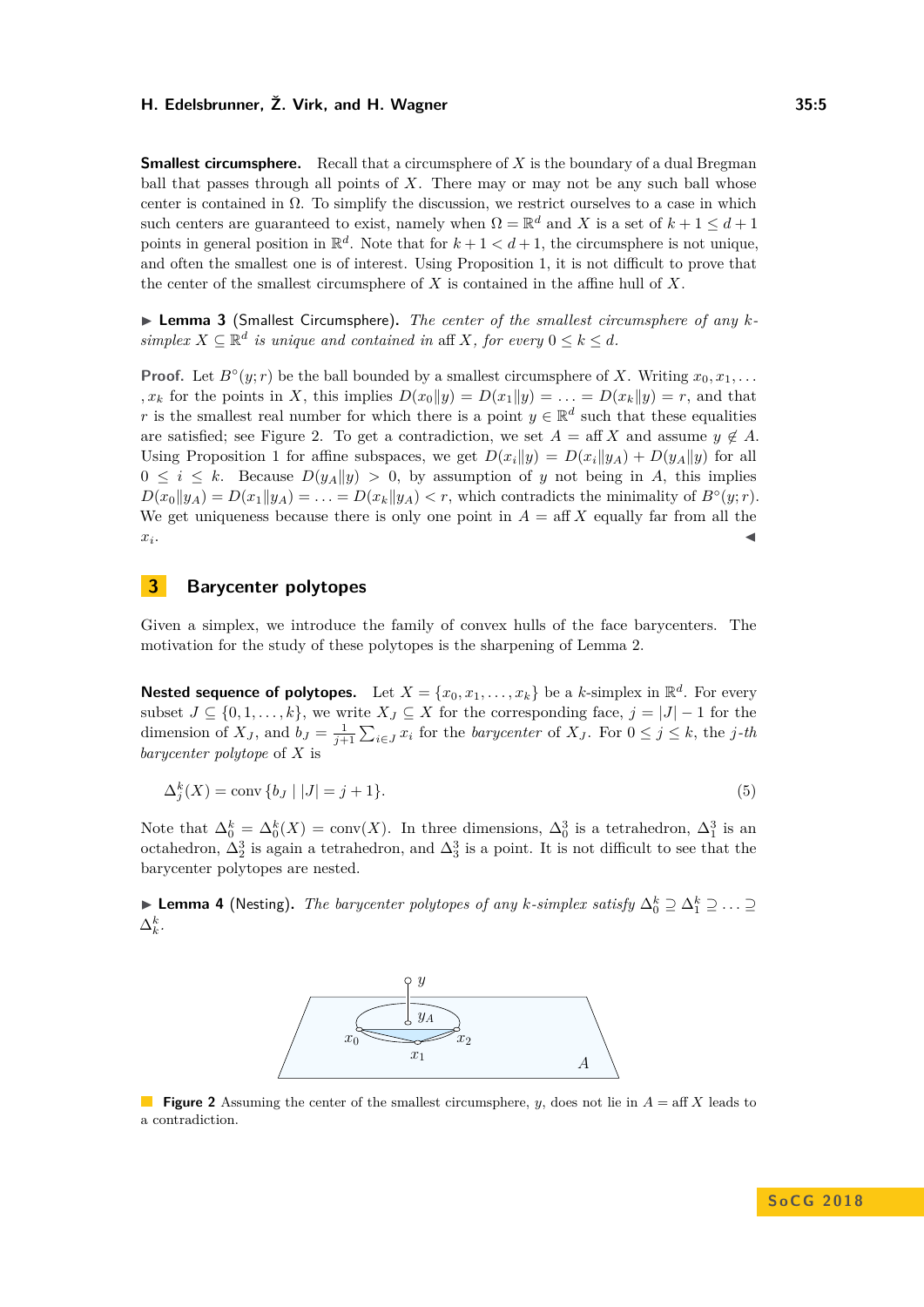#### **35:6 Smallest Enclosing Spheres and Chernoff Points in Bregman Geometry**

**Proof.** Let  $J \subseteq \{0, 1, \ldots, k\}$  and assume its cardinality satisfies  $j + 1 \geq 2$ . We take the average of the barycenters that correspond to *J* with one index removed:

$$
\frac{1}{j+1} \sum_{\ell \in J} b_{J \setminus \{\ell\}} = \frac{1}{j+1} \sum_{\ell \in J} \left[ \frac{1}{j} \sum_{i \in J \setminus \{\ell\}} x_i \right] = \frac{1}{j(j+1)} \sum_{\ell \in J} \sum_{i \in J \setminus \{\ell\}} x_i.
$$
 (6)

Each point  $x_i \in X_J$  appears *j* times in the double-sum, which implies that the above average is equal to  $b<sub>J</sub>$ . We thus proved that every vertex of the *j*-th barycenter polytope is a convex combination of the vertices of the  $(j-1)$ -th barycenter polytope. Hence,  $\Delta_j^k \subseteq \Delta_{j-1}^k$  for  $1 \leq j \leq k$ , as claimed.

**Face structure.** It is instructive to take a closer look at  $\Delta_1^3$ , which is the first barycenter polytope that is not a simplex. Being an octahedron, it has 8 faces of co-dimension one, which we refer to as *facets*. Four of the facets are the 1-st barycenter polytopes of the triangles bounding the tetrahedron, and the other four facets are homothetic copies of the original four triangle. More generally, most barycenter polytopes have twice as many facets as the defining simplex. Write  $\#\text{facets}(\Delta_j^k)$  for the number of facets of  $\Delta_j^k$ .

▶ **Lemma 5** (Number of Facets). Let  $k ≥ 1$ . The number of facets of the *j*-th barycenter *polytope of a k-simplex is*

$$
\# \text{facets}(\Delta_j^k) = \begin{cases} k+1 & \text{if } j = 0, k-1, \\ 2k+2 & \text{if } 1 \le j \le k-2. \end{cases} \tag{7}
$$

**Proof.** Index the coordinates of points in  $\mathbb{R}^{k+1}$  from 0 to k, and let  $e_i$  be the unit vector in the *i*-th coordinate direction. Identifying the *k*-simplex with the endpoints of these vectors, we consider the  $(k + 1)$ -dimensional cube spanned by  $e_0$  to  $e_k$  and note that this cube has  $2k + 2$  facets. For  $0 \leq j \leq k - 1$ , we define the *j*-th slice of this cube as the intersection with the *k*-plane of points  $\sum_{i=0}^{k} \gamma_i e_i$  satisfying  $\sum_{i=0}^{k} \gamma_i = j + 1$ . It is the convex hull of the  $(j + 1)$ -fold sums of the unit vectors. Scaling the *j*-th slice by a factor  $\frac{1}{j+1}$ , we get the *j*-th barycenter polytope of the *k*-simplex.

For  $j = 0, k - 1$ , the *k*-plane intersects half the facets of the cube, and for  $1 \le j \le k - 2$ , it intersects all facets of the cube. Each facet of the *j*-th slice, and after scaling of  $\Delta_j^k$ , is the intersection of the *k*-plane with a facet of the cube, which implies the claimed number of facets of the barycenter polytope.

Observe that half the facets of the  $(k+1)$ -cube share the origin, and the other half share the point  $(1, 1, \ldots, 1)$  as a vertex. After scaling, we call the slice of a facet that shares the origin a *far facet* of the corresponding barycenter polytope, noting that it is a barycenter polytope of a facet of the given *k*-simplex. Similarly after scaling, we call the slice of a facet that shares (1*,* 1*, . . . ,* 1) a *near facet* of the barycenter polytope, noting that it is the homothetic copy of a barycenter polytope of a facet of the given *k*-simplex.

**Central projection.** For the purpose of the proof of Theorem [8,](#page-8-0) we subdivide the boundary of  $\Delta_j^k$  and re-associate the pieces to get the boundary complex of the *k*-simplex, at least topologically. Write  $b(X)$  for the barycenter of the *k*-simplex, and introduce the central projection,

$$
\pi_j^k \colon \partial \text{conv}(X) \to \partial \Delta_j^k,\tag{8}
$$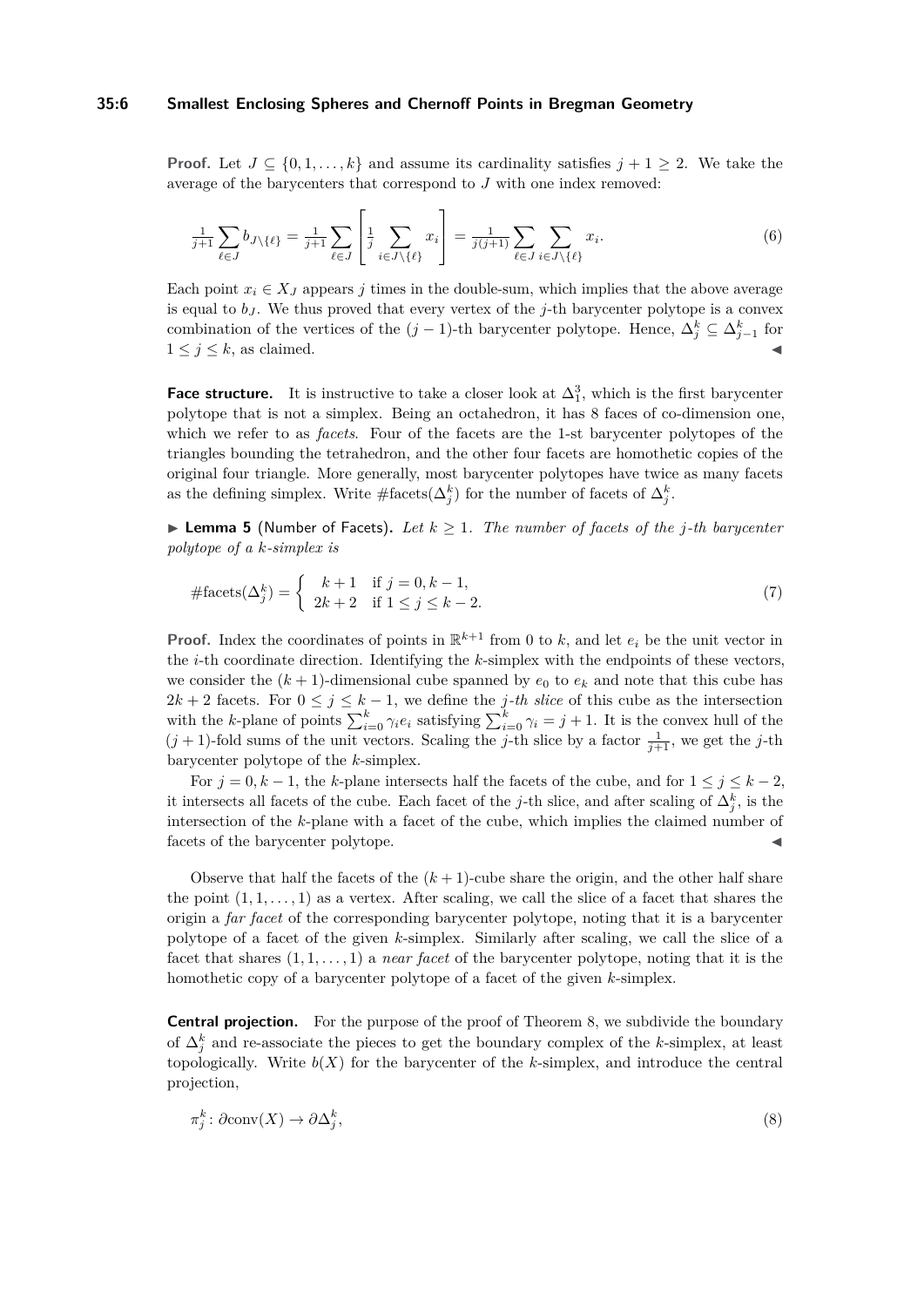<span id="page-6-1"></span>

**Figure 3** *Left:* the map  $\pi_0^2$  is the identity on the boundary of the triangle. *Right:* the map  $\pi_1^2$ projects the vertices of conv $(X)$  to the midpoints of the edges of  $\Delta_1^2$ . The structure of  $\partial \text{conv}(X)$  is recovered by gluing the half-edges in pairs at the shared endpoints.

which we define by mapping  $x \in \partial \text{conv}(X)$  to the unique convex combination of x and  $b(X)$ that belongs to the boundary of  $\Delta_j^k$ . Figure [3](#page-6-1) shows the picture of the two maps in the plane.

In the general case, we subdivide  $\partial \Delta_j^k$  along the image of the  $(k-2)$ -skeleton of  $\partial \text{conv}(X)$ . To convince ourselves that this is well defined, we note that  $\partial \Delta_j^k$  is a  $(k-1)$ -sphere for every  $0 \leq j \leq k-1$ . Similarly,  $\partial \text{conv}(X)$  is a  $(k-1)$ -sphere. The center of the projection,  $b(X)$ , lies in the interior of  $\Delta_j^k$  and also in the interior of conv $(X)$ , which implies that  $\pi_j^k$  is a homeomorphism. We therefore reach our goal by first glueing the facets of  $\Delta_j^k$  along their shared faces – which amounts to forgetting the decomposition of the  $(k-1)$ -sphere these facets imply – and second cutting the (*k* − 1)-sphere along the image of the (*k* − 2)-skeleton of *∂*conv(*X*) – which effectively triangulates the (*k* − 1)-sphere with *k* + 1 (*k* − 1)-simplices.

## <span id="page-6-0"></span>**4 Theorem in convex case**

This section sharpens Lemma [2](#page-3-3) by further limiting the region in which the center of the smallest enclosing sphere can lie. Here we discuss the case in which all primal Bregman balls are convex.

**Chernoff polytopes.** As before, let *X* be a *k*-simplex in  $\Omega$ . For each subset  $J \subseteq \{0, 1, \ldots, k\}$ . we recall that  $X_J$  is the corresponding face of X, and we let  $B^*(d_J; R_J)$  be the smallest dual Bregman ball that contains  $X_J$ . Equivalently,  $R_J = R(X_J)$  is the minimum radius *r* such that  $\bigcap_{i\in J} B(x_i; r) \neq \emptyset$ , and this intersection consists of a single point, namely the Chernoff point  $d_J$  of  $X_J$ . In analogy with the barycenter polytope of the previous section, we define the *j-th Chernoff polytope* of *X* as the convex hull of the Chernoff points of faces of dimension  $j = |J| - 1$ :

$$
\Delta_j(X) = \text{conv}\left\{d_J \mid |J| = j + 1\right\} \tag{9}
$$

for  $0 \leq j \leq k$ ; see Figure [4](#page-7-0) for an illustration. Note that  $\Delta_0(X) = \text{conv}(X)$ , but for positive indices *j*,  $\Delta_j = \Delta_j(X)$  is not necessarily the *j*-th barycenter polytope because the vertices are not necessarily the barycenters of the faces.

**Nesting.** The Chernoff polytopes drawn in Figure [4](#page-7-0) are nested, but that they retain this property of the barycenter polytopes in general needs a proof.

<span id="page-6-2"></span>**Figure 7 Figure 6** (Nesting for Convex Balls). Let  $F: \Omega \to \mathbb{R}$  be of Legendre type such that all *primal Bregman balls are convex, and let*  $\Delta_0, \Delta_1, \ldots, \Delta_k$  *be the Chernoff polytopes of a*  $k$ *-simplex*  $X \subseteq \Omega$ *. Then*  $\Delta_0 \supseteq \Delta_1 \supseteq \ldots \supseteq \Delta_k$ *.*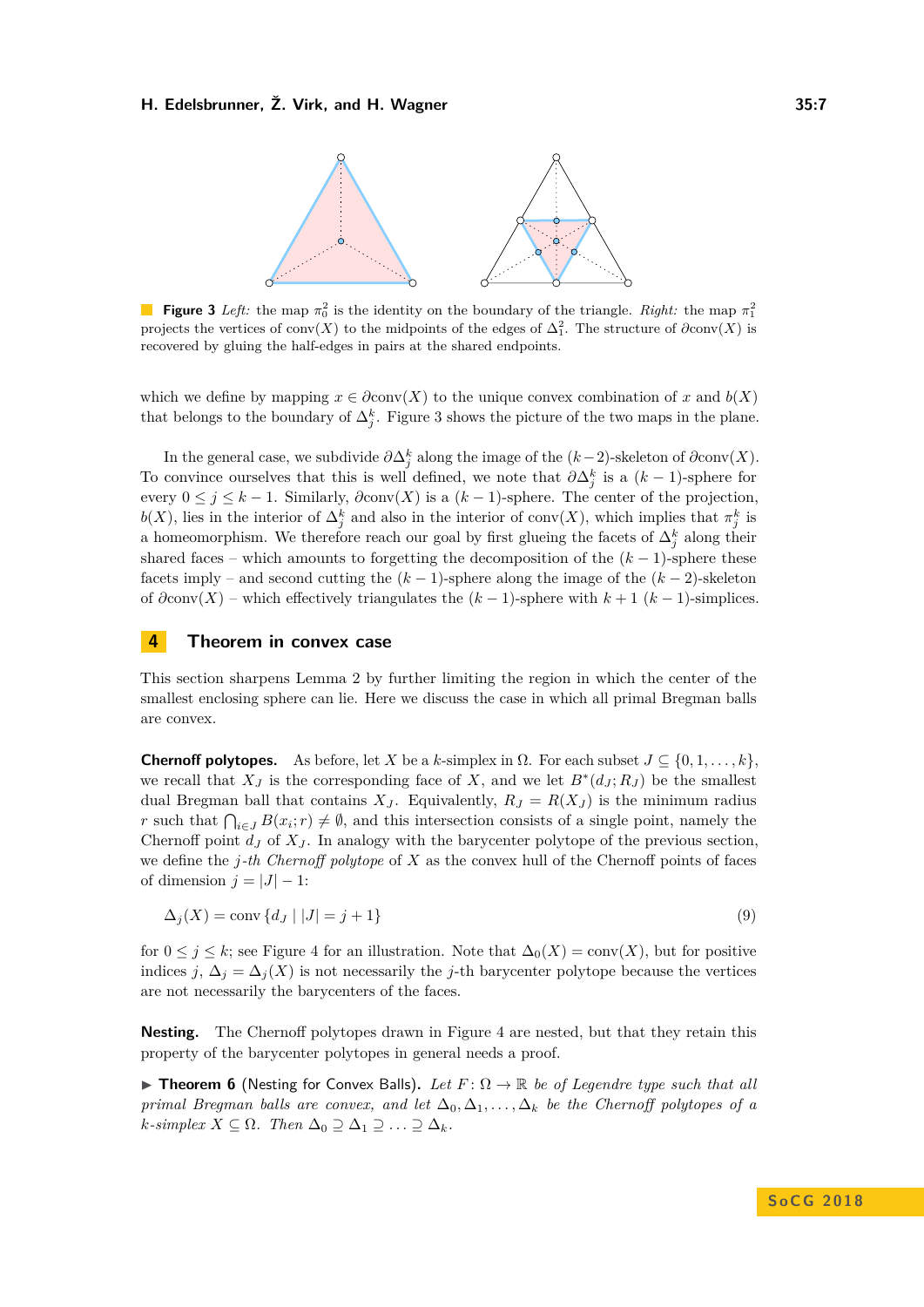<span id="page-7-0"></span>

**Figure 4** The 1-st Chernoff polytopes of the tetrahedron is the pink octahedron whose vertices lie on the edges of the outer tetrahedron, and the 2-nd Chernoff polytope is the blue tetrahedron whose vertices lie on four of the triangles bounding the octahedron.

**Proof.** We prove  $\Delta_{j-1} \supseteq \Delta_j$  by showing that the Chernoff point of every *j*-face of conv $(X)$ is contained in the convex hull of the Chernoff points of the (*j* − 1)-faces of this *j*-face. Indeed, this implies that the vertices of  $\Delta_j$  lie in  $\Delta_{j-1}$ , and the claimed inclusion follows. To formalize this idea, let  $0 < j \leq k$ , set  $J = \{0, 1, \ldots, j\}$ , and consider  $J \setminus \{\ell\}$  for every  $0 \leq \ell \leq j$ . We prove that  $d_J$  belongs to the convex hull of the  $d_{J \setminus {\ell \ell}}$  in two steps.

For the first step, we write  $Sd(X_J)$  for the *Chernoff subdivision* of conv $(X_J)$ . We obtain it from the barycentric subdivision by moving each barycenter to the location of the corresponding Chernoff point. If all Chernoff points are different, the two subdivisions are isomorphic, but it is possible that two or more barycenters map to the same Chernoff point, in which case some of the simplices in the barycentric subdivision collapse to simplices of smaller dimension. Since  $B(x_0; R_J)$  contains the point  $d_J$ , it also contains all points  $d_{J'}$  with  $0 \in J' \subseteq J$ . Indeed, if the balls  $B(x_i; R_J)$  with  $i \in J$  have a point in common, then so do the balls with  $i \in J'$ . By convexity,  $B(x_0; R_J)$  contains all simplices in  $Sd(X_J)$  that share *x*<sub>0</sub>. Similarly,  $B(x_\ell; R_J)$  contains all simplices in Sd( $X_J$ ) that share  $x_\ell$ , for each  $\ell \in J$ . It follows that the  $j+1$  balls cover the entire Chernoff subdivision of conv $(X)$  and thus the entire *j*-face:

<span id="page-7-1"></span>
$$
conv(X_J) \subseteq \bigcup_{\ell=0}^j B(x_\ell; R_J). \tag{10}
$$

For the second step, we write  $\Sigma_J$  for the convex hull of the points  $d_{J \setminus \{\ell\}}, \ell \in J$ . It is the  $(j-1)$ -st Chernoff polytope of  $X_J$  and necessarily contractible. Define  $C_\ell = B(x_\ell; R_J) \cap \Sigma_J$ , for each  $0 \leq \ell \leq j$ . By Lemma [2,](#page-3-3) the points  $d_{J \setminus \{\ell\}}$  belong to conv $(X_J)$ , so  $\Sigma_J \subseteq \text{conv}(X_J)$ , and [\(10\)](#page-7-1) implies that the sets  $C_{\ell}$  cover  $\Sigma_J$ . But this does not yet imply that the  $(j + 1)$ -fold intersection of the balls, which is the point  $d_J$ , belongs to the  $C_\ell$  and therefore to  $\Sigma_J$ . To prove this, we need the Nerve Theorem [\[2,](#page-12-16) [13\]](#page-12-17), which applies to the sets  $C_{\ell}$  because they are convex. It implies that the nerve of the sets  $C_\ell$  has the same homotopy type as  $\Sigma_J$  and is therefore contractible. The *j*-fold intersections are all non-empty, as witnessed by the vertices of  $\Sigma_J$ . Hence, the nerve contains the boundary complex of a *j*-simplex. Contractibility thus implies that the nerve also contains the *j*-simplex. In other words,  $d_J \in C_\ell$  for  $0 \leq \ell \leq j$ and therefore  $d_J \in \Sigma_J$ .

We note that Theorem [6](#page-6-2) tightens Lemma [2](#page-3-3) in the case of convex Bregman balls: the center of the smallest enclosing sphere of a *k*-simplex is contained in the convex hull of the centers of the smallest enclosing spheres of all  $(k-1)$ -faces.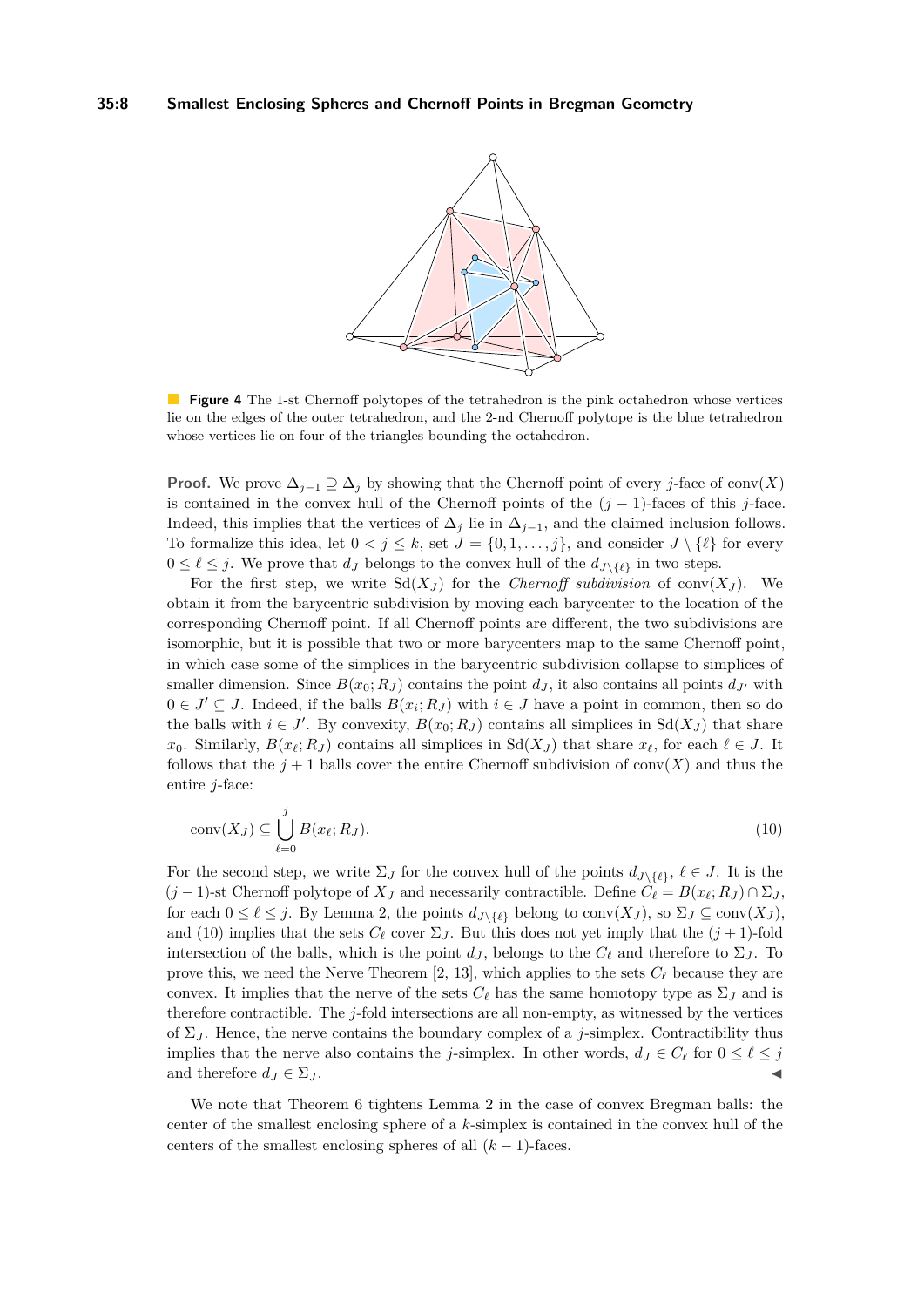# <span id="page-8-1"></span>**5 Theorem in nonconvex case**

We will see shortly that the assumption of convex Bregman balls can be relaxed. The proof of the inclusions in the nonconvex case is the same as in the convex case, except that the individual steps are more complicated. We begin with an auxiliary result.

**A fixed point lemma.** To generalize Theorem [6](#page-6-2) to the nonconvex case, we employ a classic result in topology proved in 1929 by Knaster, Kuratowski, and Mazurkiewicz [\[11\]](#page-12-18). It can be used to prove the Brouwer Fixed Point Theorem, which states that every continuous function from the *n*-dimensional closed ball to itself has a fixed point.

<span id="page-8-3"></span>**• Proposition 7** (Fixed Point). Let X be a *k*-simplex with vertices  $x_0$  to  $x_k$ , and let  $C_0$  to  $C_k$ *be closed sets such that the union of any subcollection of the sets contains the face spanned the corresponding subcollection of vertices. Then*  $\bigcap_{i=0}^{k} C_i \neq \emptyset$ .

Take for example  $C_i$  equal to the closed star of vertex  $x_i$  in the barycentric subdivision of  $conv(X)$ . The conditions in the proposition are satisfied, and the stars have indeed a non-empty common intersection, namely the barycenter of *X*. It is important to note that the lemma is topological and therefore also holds for homeomorphically deformed *k*-simplices.

**Interrupted hierarchy.** Now suppose that there is a threshold such that all primal Bregman balls with radius at most this threshold are convex, but this is not guaranteed for balls with radius larger than the threshold. An example is the Itakura–Saito divergence [\[10\]](#page-12-7) defined on the standard simplex whose balls are convex provided the radius does not exceed  $\ln 2 - \frac{1}{2} = 0.193...$  [\[6\]](#page-12-15). How does this weaken the hierarchy in Theorem [6?](#page-6-2) To state our claim, we define  $R_j = \max_{|J|=j+1} R_J$ , noting that  $r \geq R_j$  iff all  $(j + 1)$ -fold intersections of the  $B(x_i; r)$  are non-empty.

<span id="page-8-0"></span>**Theorem 8** (Nesting for Nonconvex Balls). Let  $F: \Omega \to \mathbb{R}$  be of Legendre type such that all *primal Bregman balls of radius*  $r \leq R_j$  *are convex, and let*  $\Delta_0, \Delta_1, \ldots, \Delta_k$  *be the Chernoff polytopes of a k-simplex*  $X \subseteq \Omega$ *. Then*  $\Delta_0 \supseteq \Delta_1 \supseteq \ldots \supseteq \Delta_j \supseteq \Delta_{j+1}, \Delta_{j+2}, \ldots, \Delta_k$ .

**Proof.** To prove the inclusions  $\Delta_0 \supseteq \Delta_1 \supseteq \ldots \supseteq \Delta_j$ , it suffices to consider balls of radius *R<sup>j</sup>* or smaller. These are convex, by assumption, so the inclusions are implied by Theorem [6.](#page-6-2) To prove  $\Delta_j \supseteq \Delta_i$ , for  $j < i \leq k$ , we show that for every *i*-face, the Chernoff point is contained in the *j*-th Chernoff polytope. It suffices to consider  $i = k$ . In the first step of the proof, we generalize [\(10\)](#page-7-1) to

<span id="page-8-2"></span>
$$
conv(X_J) \subseteq \bigcup_{\ell \in J} B(x_\ell; R_J) \tag{11}
$$

for every  $J \subseteq \{0, 1, \ldots, k\}$  also in the nonconvex case. We use induction over the dimension. To simplify the notation, assume  $J = \{0, 1, \ldots, j\}$  and let  $H = H_J$  be the *j*-dimensional plane spanned by *X<sub>J</sub>*. By inductive assumption, we have [\(11\)](#page-8-2) for all  $J \setminus \{l\}$ ,  $0 \le l \le j$ . By definition of  $R_J$ , the  $j + 1$  balls  $B(x_\ell; R_J)$  have a non-empty common intersection, namely the point *d<sup>J</sup>* . By Lemma [2,](#page-3-3) also the *j*-dimensional slices of the balls defined by *H* have the point *d<sup>J</sup>* in common. It follows that the nerve of the sliced balls is a *j*-simplex, which is contractible. Since F is of Legendre type, so is its restriction to the *j*-plane,  $F|_H$ . As proved in [\[7\]](#page-12-10), this implies that all intersections of the sliced balls are contractible. By the Nerve Theorem [\[2,](#page-12-16) [13\]](#page-12-17), the union of the sliced balls is contractible as well. But this union covers the  $(j-1)$ -dimensional boundary of conv $(X<sub>J</sub>)$ , so it must also cover conv $(X<sub>J</sub>)$  to be contractible. Hence [\(11\)](#page-8-2) follows, and in particular conv $(X) \subseteq \bigcup_{\ell=0}^{k} B(x_{\ell}; R_k)$ .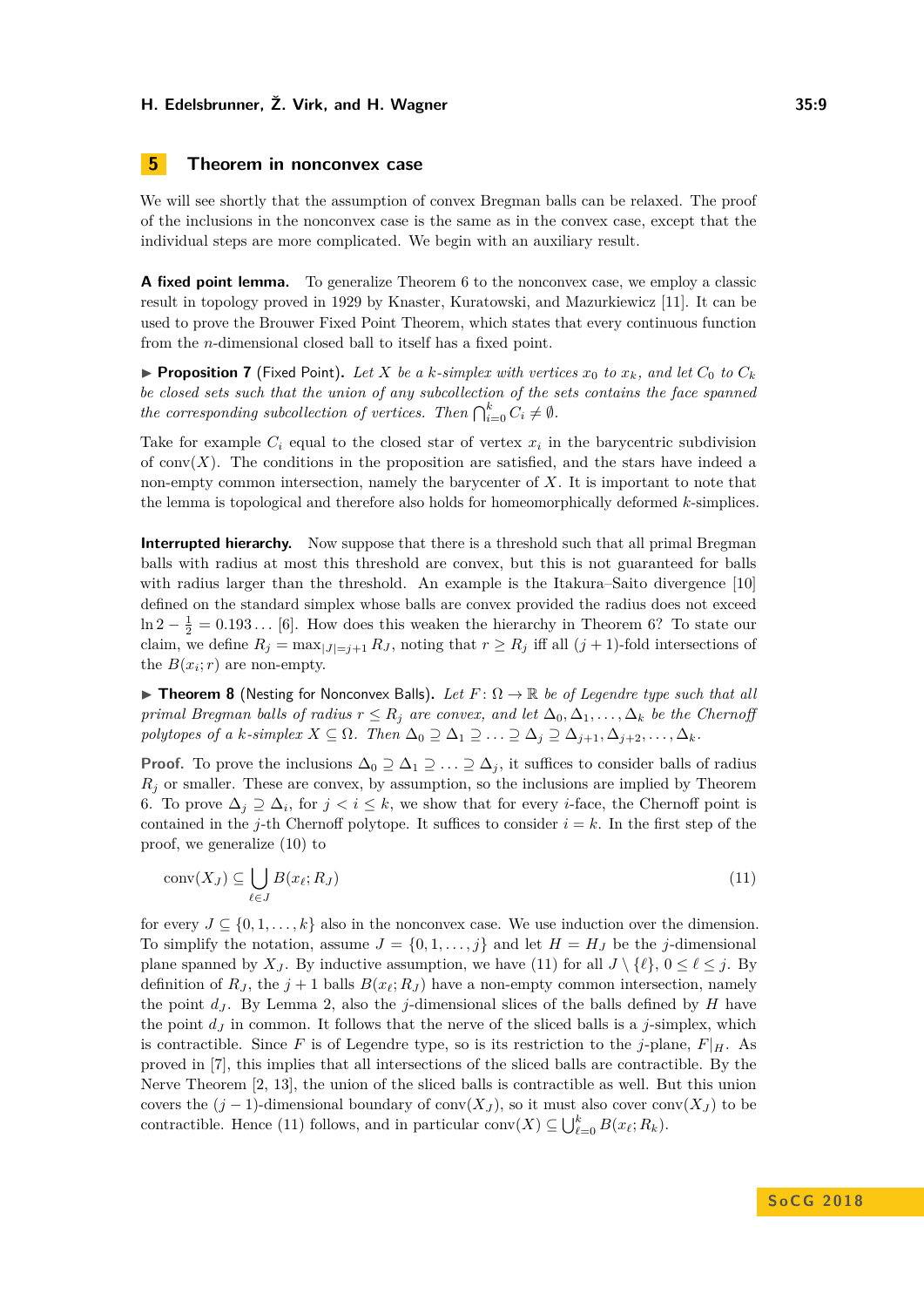#### **35:10 Smallest Enclosing Spheres and Chernoff Points in Bregman Geometry**

For the second step, recall that  $\Delta_j = \Delta_j(X)$  is the *j*-th Chernoff polytope of *X*. Define  $C_{\ell} = B(x_{\ell}; R_k) \cap \Delta_j$ , for  $0 \leq \ell \leq k$ . Since  $\Delta_j \subseteq \text{conv}(X)$ , the balls  $B(x_{\ell}; R_k)$  cover  $\Delta_i$ . By the Nerve Theorem, the nerve of the sets  $C_\ell$  has the same homotopy type as  $\Delta_i$ and is therefore contractible. To apply Proposition [7](#page-8-3) to  $\Delta_j$ , we first interpret  $\Delta_j$  as the homeomorphic image of a *k*-simplex. Assuming  $\Delta_j$  is *k*-dimensional, we decompose its boundary by central projection of the boundary of  $conv(X)$ , in which we use any point in the interior of  $\Delta_j$  as center; see Figures [3](#page-6-1) and [4](#page-7-0) for illustrations. It is possible that the dimension of  $\Delta_j$  is less than *k*, namely when some *j*-faces of conv(*X*) have coincident Chernoff points. We can perturb the coincident Chernoff points slightly and continue the proof with the perturbed  $\Delta_j$ , which is now *k*-dimensional. In either case, we denote the topological *k*-simplex by  $\tilde{\Delta}_j$ .

Recall that the facets of  $\Delta_i$  are classified as near and far facets of the  $k+1$  points in *X*. Each facet of  $\tilde{\Delta}_j$  consists of a far facet and pieces of *k* near facets of  $\Delta_j$ . To describe this in the necessary amount of detail, we denote the facets of  $\tilde{\Delta}_j$  by  $\Phi_0, \tilde{\Phi}_1, \ldots, \Phi_k$  and the facets of *X* by  $X_{\ell} = X \setminus {\{\ell\}}$  for  $0 \leq \ell \leq k$ . The indexing is chosen so that  $\Phi_{\ell}$  consists of the far facet of  $x_\ell$  – which is contained in conv $(X_\ell)$  – together with pieces of the near facets of the vertices  $x_i \in X_\ell$ . The far facet of  $x_\ell$  is covered by the balls  $B(x_i; R_k)$ , for  $i \neq \ell$ , as a consequence of [\(11\)](#page-8-2). Furthermore, the near facet of  $x_\ell$  is covered by  $B(x_\ell; R_k)$  simply because  $B(x_\ell; R_i) \subseteq B(x_\ell; R_k)$ , and the former ball is convex and contains the relevant vertices of  $\Delta_j$ . It follows that  $\Phi_\ell$  is covered by the balls  $B(x_i; R_k)$ , for  $i \neq \ell$ . Hence,  $\tilde{\Delta}_j$ and the sets  $C_{\ell}$  satisfy the assumptions of Proposition [7.](#page-8-3) The proposition thus implies that the common intersection of the  $C_{\ell}$  is non-empty. This intersection can only be the Chernoff point of *X*, which we therefore conclude lies inside  $\Delta_j$ , as required.

In particular, if the balls remain convex until radius  $R_{k-1}$ , then Theorem [6](#page-6-2) still holds. Without any assumption on convexity, we do not claim anything beyond  $\Delta_0$  containing all points  $d_J, J \subseteq \{0, 1, \ldots, k\}$ , which is Lemma [2.](#page-3-3)

### <span id="page-9-0"></span>**6 No improvement**

We finally show that Theorem [8](#page-8-0) is best possible, in the sense that the hierarchy of inclusions cannot be extended beyond  $\Delta_{j+1}$ . To this end, we construct a function of Legendre type,  $F: \mathbb{R}^d \to \mathbb{R}$ , and a *d*-simplex,  $X \subseteq \mathbb{R}^d$ , such that

for radius  $r \leq R_j$ , the primal Bregman balls centered at the points of *X* are convex,

**■** there is at least one  $(j + 2)$ -face of *X* whose Chernoff point is not contained in  $\Delta_{j+1}$ . It will suffice to consider the case  $j + 2 = d$ . We begin with the construction in  $d = 2$ dimensions, when  $j = 0$  and  $R_j = 0$ , so the first condition is automatically satisfied. With an eye on the generalization to higher dimensions, we will nevertheless make sure that the balls with small but positive radius are convex. We first simplify the task by requiring that *F* be convex but not necessarily differentiable and not necessarily strictly convex. Appropriate small bump functions are used to eventually turn the convex function into a Legendre type function.

**Two-dimensional construction.** Let  $\Delta_0^2 = \text{conv}(X)$  with  $X = \{x_0, x_1, x_2\}$  be an equilateral **Two-dimensional construction.** Let  $\Delta_0 = \text{conv}(\lambda)$  with  $\lambda = \{x_0, x_1, x_2\}$  be an equilateral triangle with edges of length  $\sqrt{2}$  and center at the origin in  $\mathbb{R}^2$ . The first barycenter polytope is  $\Delta_1^2 = \text{conv}(Y)$  with  $Y = \{y_0, y_1, y_2\}$  and  $y_i = \frac{1}{2}(x_{i+1} + x_{i+2})$ , where we take indices modulo 3. Calculating the Euclidean inradii of  $\Delta_1^2$  and  $\Delta_0^2$ , we choose a radius strictly between them,  $1/\sqrt{24} < \varrho < 1/\sqrt{6}$ , and we let  $D(\varrho)$  be the (Euclidean) disk with this radius and center at the origin. As illustrated in Figure [5,](#page-10-0)  $D(\varrho)$  is neither contained in  $\Delta_1^2$  nor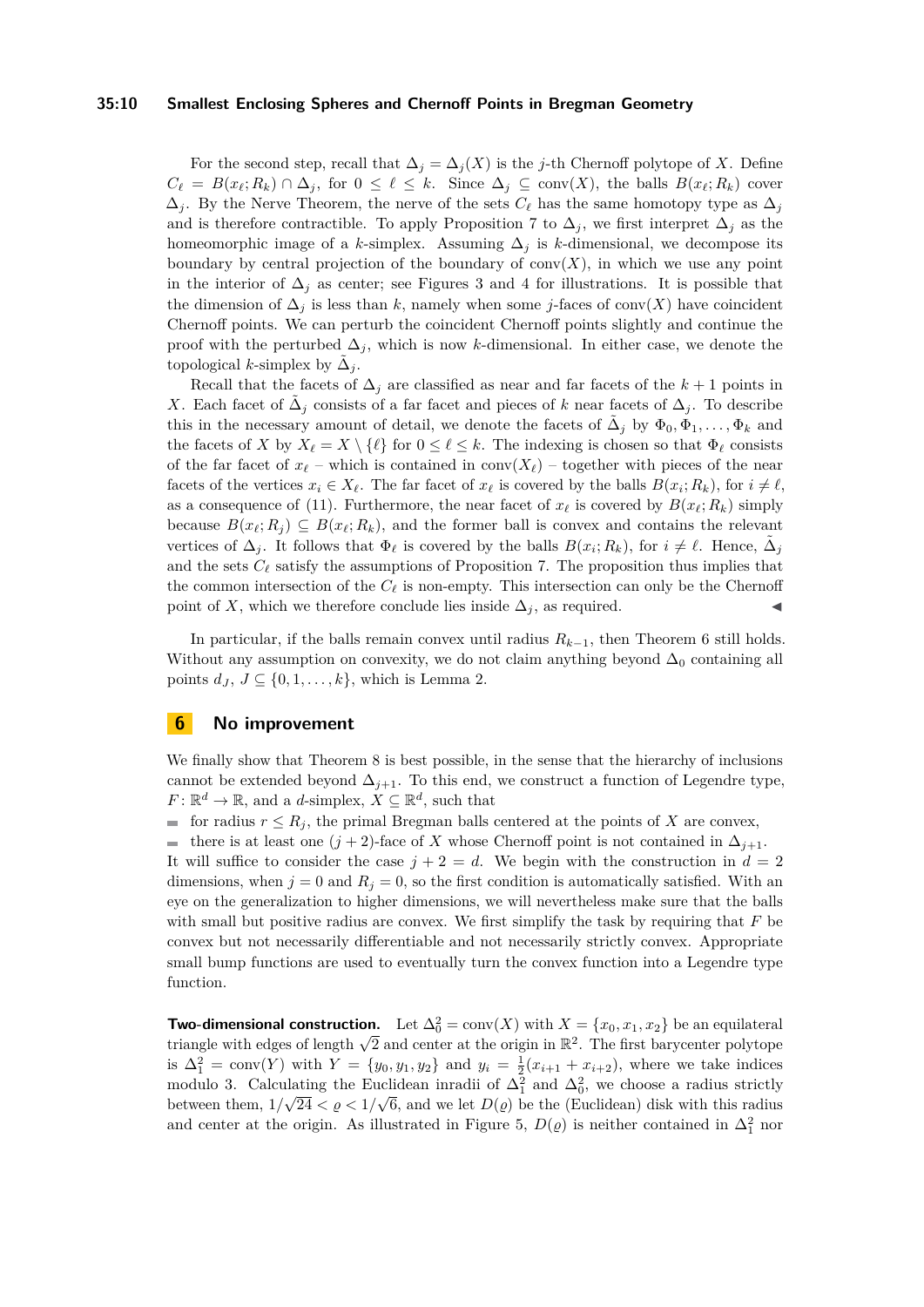<span id="page-10-0"></span>

**Figure 5** In the nonconvex case, we can arrange that the Chernoff point of *X* lies outside the triangle spanned by the Chernoff points of the edges of *X*.

does it contain  $\Delta_1^2$ . We finally construct  $F: \mathbb{R}^2 \to \mathbb{R}$  by mapping  $a \in \mathbb{R}^2$  to  $F(a) = ||a||^2$  if  $a \in \mathbb{R}^2 \setminus D(\varrho)$ , and to  $F(a) = \varrho^2$  if  $a \in D(\varrho)$ . The graph of *F* is a paraboloid with a flattened bottom. Recall that  $B_F(x_i; r)$  can be constructed by vertically projecting all points of the graph that are visible from the point  $(x_i, ||x_i||^2 - r) \in \mathbb{R}^2 \times \mathbb{R}$ . Writing  $D_i(\sqrt{r})$  for the disk with center  $x_i$  and squared radius  $r$ , the primal Bregman ball satisfies

$$
B_F(x_i; r) = \begin{cases} D_i(\sqrt{r}) & \text{if } r \le (\sqrt{2/3} - \varrho)^2, \\ D_i(\sqrt{r}) \setminus D(\varrho) & \text{if } (\sqrt{2/3} - \varrho)^2 \le r \le 2/3 - \varrho^2, \\ D_i(\sqrt{r}) \cup D(\varrho) & \text{if } 2/3 - \varrho^2 < r. \end{cases} \tag{12}
$$

The Bregman ball is convex in the first case, and it is nonconvex in the second case. To give the final touch, we observe that the gradient of  $F$  is bounded away from zero everywhere outside  $D(\rho)$ . We can therefore change F so its graph over  $D(\rho)$  is an upside-down cone with apex  $z_0 \in \text{int } D(\varrho) \setminus \Delta_1^2$ , and we can do this without violating convexity and without changing *F* outside this disk. We can turn *F* into a differentiable and strictly convex function by substituting slightly curved arcs for the generating lines of the cone and by rounding off the sharp corners at the apex and the circle at which the cone meets the paraboloid. With these modifications, we get  $z_0$  as the Chernoff point of  $X$ , which by construction lies outside  $\Delta_1^2$ .

**Higher dimensions.** The 2-dimensional construction generalizes in a straightforward way to  $d \geq 2$  dimensions. The only nontrivial step is to prove that  $\rho > 0$  can be chosen so that the Euclidean ball  $D(\varrho)$  neither contains  $\Delta_{d-1}^d$  nor is contained in it, and that a ball centered at *x<sub>i</sub>* and touching  $D(\varrho)$  in a single point contains the near facet of  $\Delta_{d-2}^d$ . With such a  $\varrho$ , we can generalize the 2-dimensional construction so that the Chernoff point of *X* lies outside  $\Delta_{d-1}^d$ . We now prove that such a  $\varrho$  exists. Let  $\Delta_0^d = \text{conv}(X)$  be a regular *d*-simplex outside  $\Delta_{d-1}$ , we now prove that such a *y* exists. Let  $\Delta_0$  = conv( $\Delta$ ) be a regular *u*-simplex with edges of length  $\sqrt{2}$  and center at the origin in  $\mathbb{R}^d$ . We need formulas for the Euclidean circumradius and height of  $\Delta_0^d$ , and the Euclidean inradius of  $\Delta_{d-1}^d$ . It is convenient to derive them for the standard *d*-simplex, which is the convex hull of the endpoints of the *d* + 1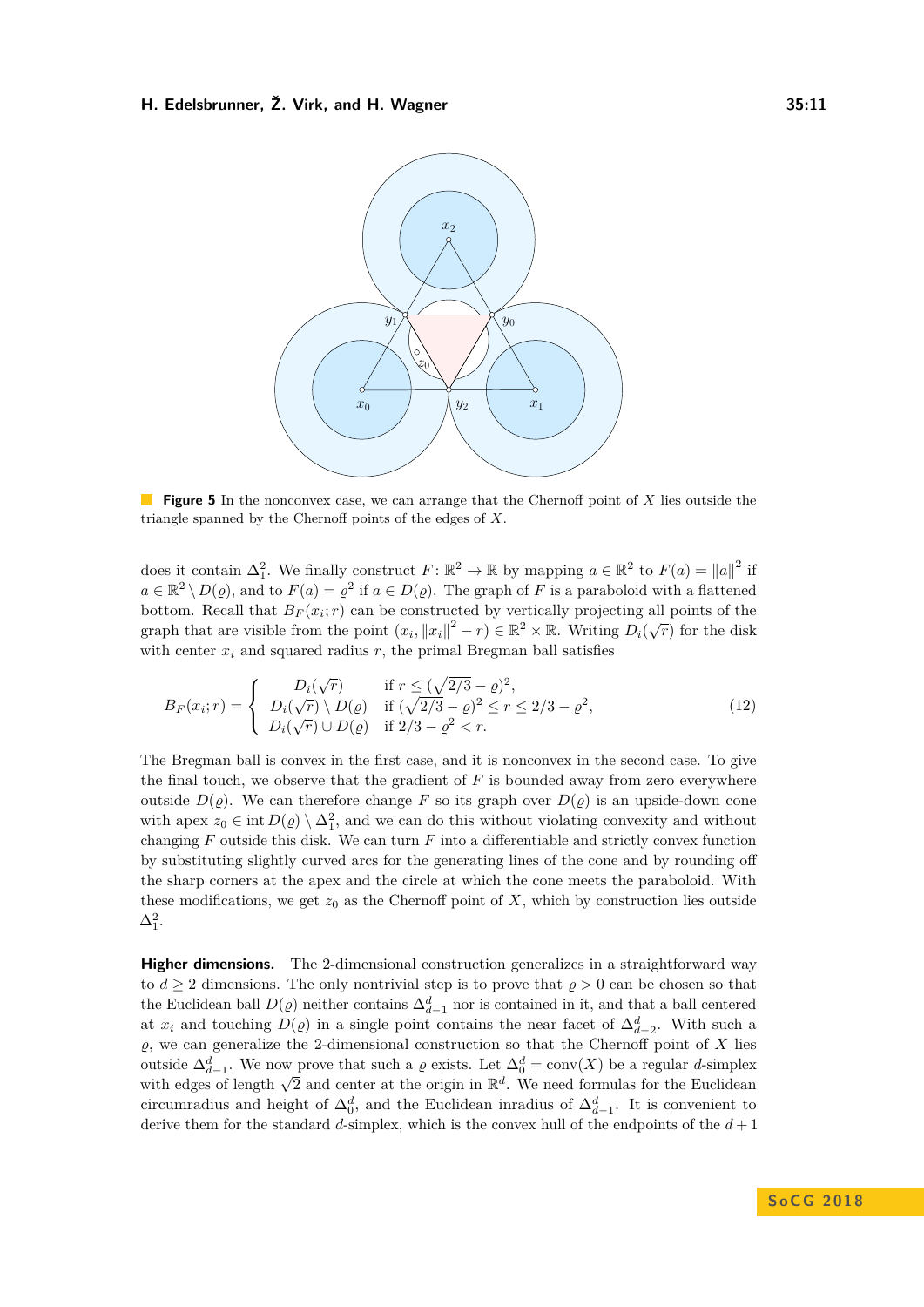#### **35:12 Smallest Enclosing Spheres and Chernoff Points in Bregman Geometry**

unit coordinate vectors of  $\mathbb{R}^{d+1}$ . We get the circumradius as the Euclidean distance between the vertices and the center at  $\left(\frac{1}{d+1}, \frac{1}{d+1}, \ldots, \frac{1}{d+1}\right)$ :

<span id="page-11-1"></span>
$$
R_d = \sqrt{\left(\frac{d}{d+1}\right)^2 + d\left(\frac{1}{d+1}\right)^2} = \sqrt{\frac{d(d+1)}{(d+1)^2}} = \sqrt{\frac{d}{d+1}}.
$$
\n(13)

This radius is  $d/(d+1)$  times the height of the standard simplex, which implies that the height is  $H_d = (d+1)R_d/d = \sqrt{(d+1)/d}$ . To compute the inradius of  $\Delta_{d-1}^d$ , we observe that the Euclidean distance of the center of  $\Delta_0^d$  from a facet is  $H_d/(d+1)$ . Similarly, the Euclidean distance between parallel facets of  $\Delta_{d-1}^d$  and  $\Delta_0^d$  is  $H_d/d$ . It follows that the inradius is

<span id="page-11-2"></span>
$$
I_d = \left[\frac{1}{d} - \frac{1}{d+1}\right] H_d = \frac{1}{d(d+1)} H_d.
$$
\n(14)

Consider the Euclidean ball with center  $x_i$  and radius  $R_d - I_d$ . By construction, it touches the  $(d-1)$ -st barycenter polytope of X at the center of one of its facets, which implies that it does not contain any of its vertices. Nevertheless, the ball contains the barycenters of the  $(d-2)$ -faces of  $\Delta_d^d$  incident to  $x_i$  and therefore the entire near facet of  $\Delta_{d-2}^d$ , as we now prove. Since  $\Delta_{d-2}^d$  is a regular simplex, the distance between its barycenter and its vertices is  $R_{d-2}$ .

# **► Lemma 9.**  $R_d - I_d > R_{d-2}$ .

**Proof.** Using [\(13\)](#page-11-1) and [\(14\)](#page-11-2), we simplify the expression for the difference on the left-hand side of the claimed inequality:

$$
R_d - I_d = \sqrt{\frac{d}{d+1}} - \frac{1}{d(d+1)}\sqrt{\frac{d+1}{d}} = \frac{\sqrt{d+1}(d-1)}{\sqrt{d^3}}.
$$
\n(15)

Dividing the claimed inequality by  $R_{d-2} = \sqrt{\frac{d-2}{d-1}}$  and squaring, we get

$$
\left[\frac{R_d - I_d}{R_{d-2}}\right]^2 = \left[\frac{\sqrt{d+1}(d-1)\sqrt{d-1}}{\sqrt{d^3}\sqrt{d-2}}\right]^2 = \frac{d^4 - 2d^3 + 2d - 1}{d^4 - 2d^3} > 1.
$$
\n(16)

The claimed inequality follows.

Finally note that the inradius of  $\Delta_{d-1}^d$  is less than that of  $\Delta_0^d$ :  $I_d < J_d$ . We can therefore choose  $I_d < \varrho < \min\{J_d, R_d - R_{d-2}\}\$ , which is large enough so that  $D(\varrho)$  is not contained in  $\Delta_{d-1}^d$ , and it is small enough so that  $D(\varrho)$  does not contain  $\Delta_{d-1}^d$  and a touching Euclidean ball with center  $x_i$  contains the near facet of  $\Delta_{d-2}^d$ .

# <span id="page-11-0"></span>**7 Discussion**

The contributions of this paper are geometric constraints on the location of the centers of smallest enclosing spheres for data in which dissimilarities are measured with Bregman divergences. The main tools used in their proofs are topological: the Nerve Theorem of Borsuk [\[2\]](#page-12-16) and Leray [\[13\]](#page-12-17) and the Fixed Point Lemma of Knaster, Kuratowski, and Mazurkiewicz [\[11\]](#page-12-18). Besides being of independent interest, the results are relevant to topological data analysis.